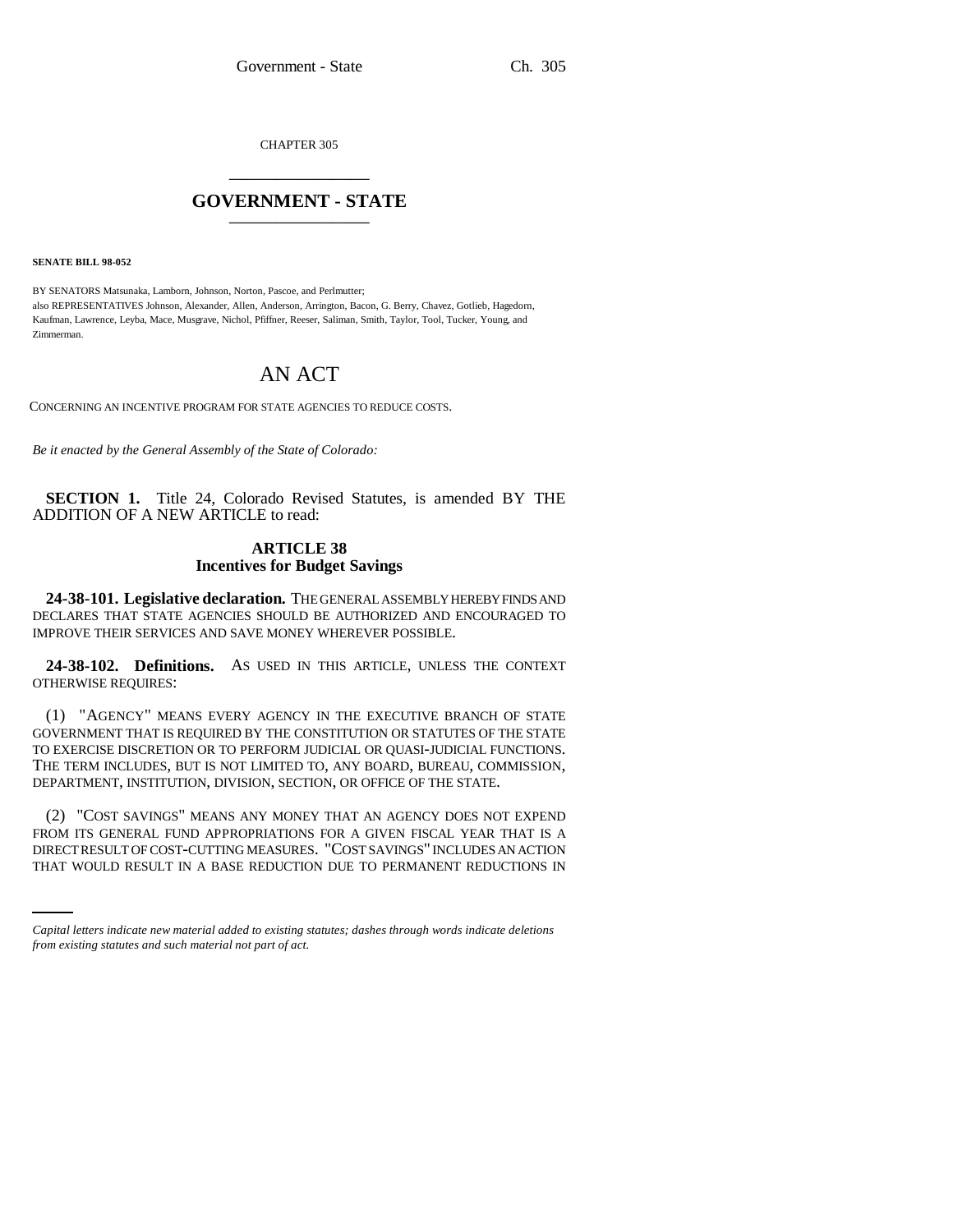## Ch. 305 Government - State

SPENDING, BUT IN NO CASE SHALL "COST SAVINGS" INCLUDE OR BE A RESULT OF A CASE LOAD REDUCTION OR PERSONAL SERVICES CONTRACTS THAT THE AGENCY ENTERED INTO UNDER A MANAGED COMPETITION PROCESS.

**24-38-103. Agency authority and incentives for budget savings.** (1) BEGINNING WITH THE 1998-99 FISCAL YEAR, ANY AGENCY MAY IMPLEMENT MEASURES THAT REDUCE THE COSTS OF DELIVERING THE AGENCY'S SERVICES AND PRODUCTS BELOW THE AMOUNT OF THE AGENCY'S APPROPRIATIONS FOR A GIVEN FISCAL YEAR. ANY AGENCY THAT ACHIEVES COST SAVINGS UNDER THIS SUBSECTION (1) MAY TRANSFER TWENTY PERCENT OF THE AMOUNT OF THE COST SAVINGS FROM ONE ITEM OF APPROPRIATION MADE TO THE AGENCY IN THE GENERAL APPROPRIATION ACT OR ANY SUPPLEMENTAL APPROPRIATION ACT TO ANOTHER ITEM OF APPROPRIATION MADE TO THE SAME AGENCY IN SAID ACT. HOWEVER, IN NO CASE SHALL AN AGENCY USE ANY OF THE AMOUNT TRANSFERRED AS A RESULT OF COST SAVINGS TO ADD EMPLOYMENT POSITIONS OR FOR PERSONAL SERVICES. ALL TRANSFERS MADE PURSUANT TO THIS SUBSECTION (1) SHALL BE BETWEEN ITEMS OF APPROPRIATIONS MADE FOR THE FISCAL YEAR IN WHICH THE COST SAVINGS WERE ACHIEVED. PRIOR TO EXPENDING ANY MONEYS SO TRANSFERRED, THE AGENCY THAT ACHIEVED THE COST SAVINGS SHALL ENTER INTO A MEMORANDUM OF UNDERSTANDING WITH THE JOINT BUDGET COMMITTEE THAT DETAILS HOW THE AGENCY WILL SPEND THE TRANSFERRED MONEYS. ANY MONEYS TRANSFERRED TO AN AGENCY AS THE RESULT OF COST SAVINGS MAY BE SPENT ONLY FOR REINVESTMENT IN TECHNOLOGY OR OTHER CAPITAL PROJECTS RELATED TO THE ITEM OF APPROPRIATION TO WHICH THE MONEYS WERE TRANSFERRED.

(2) THE GENERAL ASSEMBLY MAY REDUCE AN AGENCY'S APPROPRIATIONS FOR THE FISCAL YEAR FOLLOWING THE FISCAL YEAR IN WHICH THE AGENCY ACHIEVED THE COST SAVINGS BY THE AMOUNT OF SUCH COST SAVINGS IF THE GENERAL ASSEMBLY DETERMINES THAT THE AGENCY IS NO LONGER MAINTAINING THE MEASURES THE AGENCY USED TO ACHIEVE THE COST SAVINGS OR THAT SUCH COST SAVINGS IS SUSTAINABLE FOR MORE THAN ONE FISCAL YEAR. EXCEPT AS OTHERWISE PROVIDED IN THIS SUBSECTION (2), THE GENERAL ASSEMBLY SHALL NOT USE A ONE-TIME COST SAVINGS AN AGENCY ACHIEVES IN A GIVEN FISCAL YEAR TO JUSTIFY REDUCING ANY ITEM OF APPROPRIATION OR THE TOTAL AMOUNT OF APPROPRIATIONS THE AGENCY MAY RECEIVE IN THE FISCAL YEAR FOLLOWING THE FISCAL YEAR IN WHICH THE AGENCY ACHIEVED THE COST SAVINGS. HOWEVER, NOTHING IN THIS SUBSECTION (2) SHALL AFFECT THE GENERAL ASSEMBLY'S AUTHORITY TO REDUCE AN AGENCY'S APPROPRIATIONS FOR ANY REASON OTHER THAN COST SAVINGS.

(3) NOTHING IN THIS SECTION SHALL BE CONSTRUED TO ALLOW AN AGENCY TO AVOID ANY POWER OR DUTY REQUIRED BY LAW THAT OTHERWISE APPLIES TO THE AGENCY'S ACTIONS.